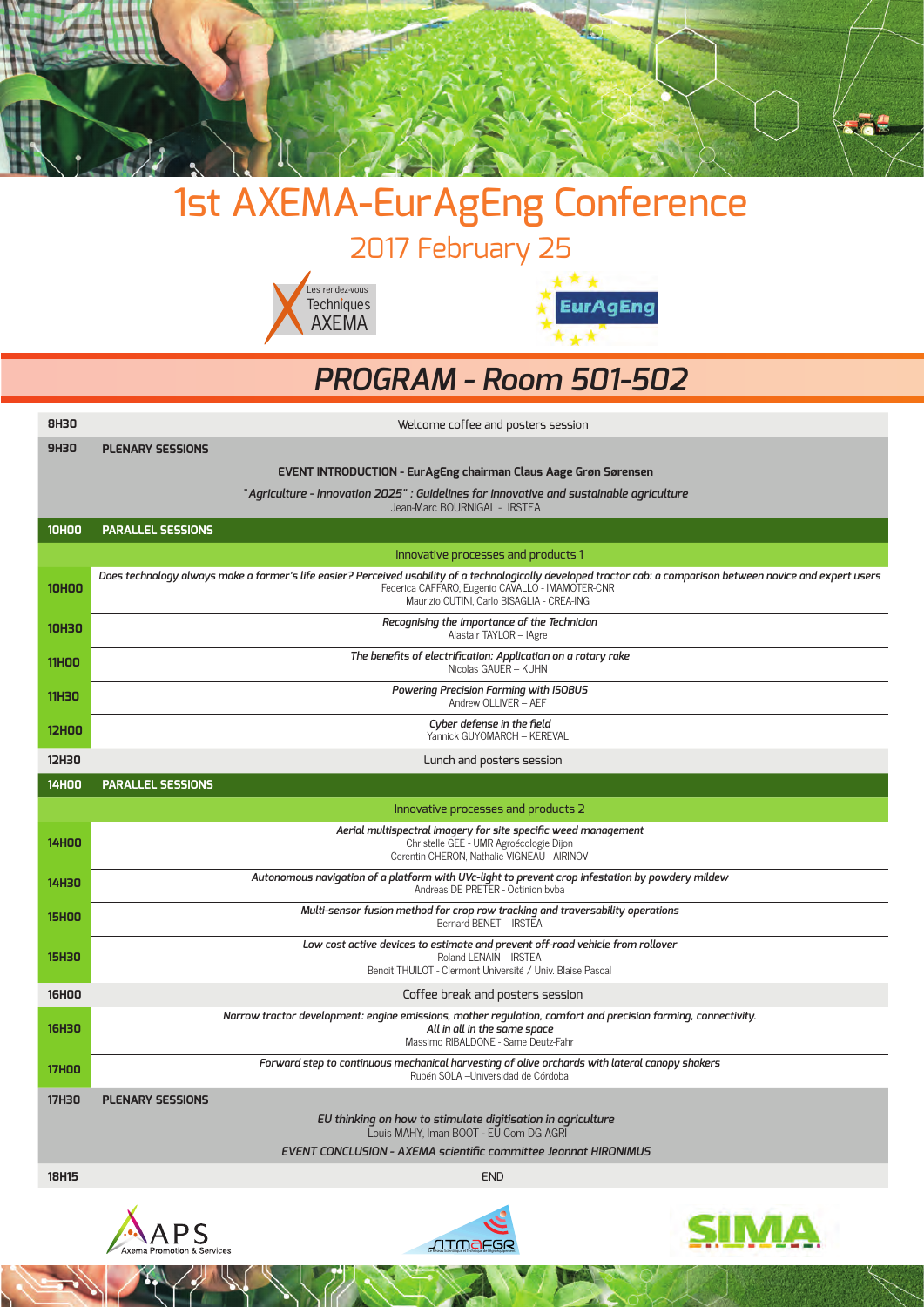

## 1st AXEMA-EurAgEng Conference

2017 February 25





### *PROGRAM - Room 503*

| <b>10HOO</b> | <b>PARALLEL SESSIONS</b>                                                                                                                                                                                                                                                                                                                                                             |  |  |
|--------------|--------------------------------------------------------------------------------------------------------------------------------------------------------------------------------------------------------------------------------------------------------------------------------------------------------------------------------------------------------------------------------------|--|--|
|              | Advanced testing and modelling 1                                                                                                                                                                                                                                                                                                                                                     |  |  |
| <b>10HOO</b> | New tools and methods to develop and validate soil-wheel interaction model and knowledge<br>Philippe HERITIER - IRSTEA                                                                                                                                                                                                                                                               |  |  |
| <b>10H30</b> | Innovative field test methods for tillage tools<br>Christian RECHBERGER - Josephinum                                                                                                                                                                                                                                                                                                 |  |  |
| <b>11HOO</b> | Experimental justification of the conveying parameters for the air-seeders<br>Andrii YATSKUL - UniLasalle<br>Jean-Pierre LEMIERE - Agrosup AgroSupDijon                                                                                                                                                                                                                              |  |  |
| <b>11H30</b> | Centrifugal fertilizer spreader: control of working width and fertilization quality<br>Tien-Thinh LE - IRSTEA<br>Alaa CHATEAUNEUF - Université Blaise Pascal                                                                                                                                                                                                                         |  |  |
| <b>12HOO</b> | A virtual spreader to overcome experimental limits:<br>Example of use to deepen the meaning of the transverse coefficient of variation<br>Emmanuel PIRON - IRSTEA<br>Sylvain VILLETTE - Agroécologie - Agrosup Dijon - INRA                                                                                                                                                          |  |  |
| <b>12H30</b> | Lunch and posters session                                                                                                                                                                                                                                                                                                                                                            |  |  |
| <b>14HOO</b> | <b>PARALLEL SESSIONS</b>                                                                                                                                                                                                                                                                                                                                                             |  |  |
|              | Advanced testing and modelling 2                                                                                                                                                                                                                                                                                                                                                     |  |  |
| <b>14HOO</b> | Centrifugal spreader ecoevaluation method: Sulky Econov example<br>Emmanuel PIRON - IRSTEA<br>Lionel LEVEILLE - SULKY<br>Yannick GUYOMARCH - KEREVAL                                                                                                                                                                                                                                 |  |  |
| 14H30        | Reliability approach for fatique design on mechanical structure in agricultural domain<br>Fabien LEFEBVRE- CETIM                                                                                                                                                                                                                                                                     |  |  |
| <b>15HOO</b> | Biodegradable lubricants for mobile machinery<br>Fabien LEFEBVRE, Jérôme DROMBY - CETIM                                                                                                                                                                                                                                                                                              |  |  |
| <b>15H30</b> | Empirical fuel consumption model of tractors roads travels<br>Didier DEBROIZE - CA Bretagne                                                                                                                                                                                                                                                                                          |  |  |
| <b>16HOO</b> | Coffee break and posters session                                                                                                                                                                                                                                                                                                                                                     |  |  |
| <b>16H30</b> | Soil chemical and biological properties under conventional systems and direct seeding mulch-based cropping systems<br>Anne-Maïmiti MERCADAL - UniLasalle<br>François PEAUCELIER - Association pour la Promotion d'une Agriculture Durable                                                                                                                                            |  |  |
| <b>17HOO</b> | Agricultural Engineering and Climatic Responsibility? Initiative for a holistic approach to reduce CO2 emissions from agricultural mechanization processes<br>Eberhard NACKE - CLAAS KGaA<br>Prof. Dr. Ludger Frerichs - Institut for mobile machinery and commercial vehicle<br>Prof. Dr.-Ing. Stefan BOTTINGER - Institut of Agricultural Engineering<br>Prof. Dr. Ludger FRERICHS |  |  |





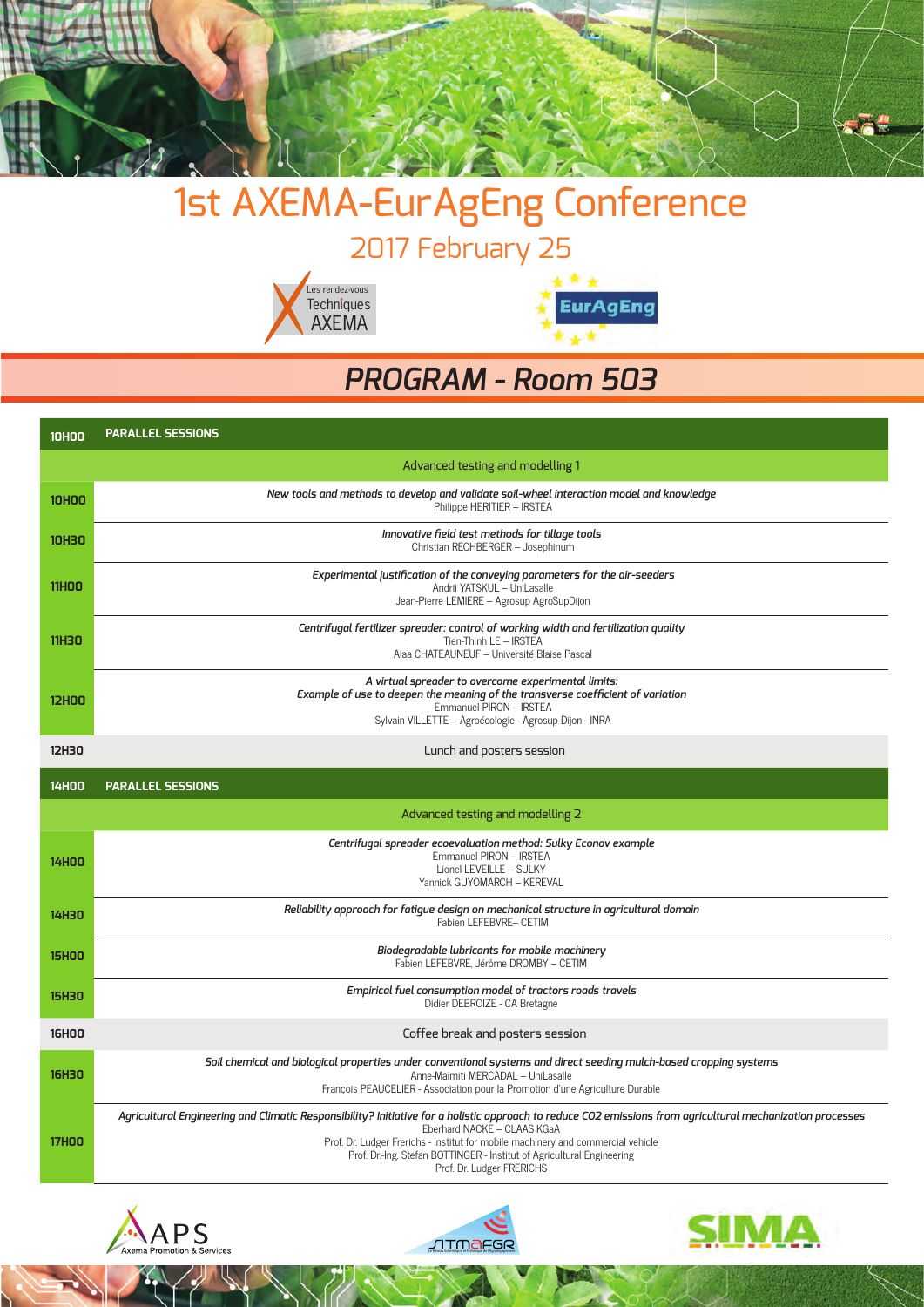

| <b>POSTERS SESSION</b> |                                                                                                                                                                                                           |  |  |  |  |
|------------------------|-----------------------------------------------------------------------------------------------------------------------------------------------------------------------------------------------------------|--|--|--|--|
| <b>NO1</b>             | Device to safely interchange roller on a tillage equipment, from the tractor cab<br><b>Hubert DEFRANCQ - LAFORGE</b>                                                                                      |  |  |  |  |
| <b>NO2</b>             | Hydrostatic Transmission designed to energy efficiency and productivity<br>JEAN HEREN ; Mathilde DEMOULIN - POCLAIN HYDRAULICS                                                                            |  |  |  |  |
| <b>NO3</b>             | <b>On-Demand Drive system</b><br><b>Olivier CROIX - MONROC</b>                                                                                                                                            |  |  |  |  |
| <b>NO4</b>             | <b>DEM</b> application for soil modeling<br>Daniele SPEZIANI - Lorenzo VAGNETTI - PHITEC INGEGNERIA                                                                                                       |  |  |  |  |
| <b>NO5</b>             | A comparison between virtual and actual ROPS testing on agricultural tractors<br>Valda RONDELLI - University of Bologna                                                                                   |  |  |  |  |
| <b>NO6</b>             | Factors influencing farmers' preferences about agricultural equipment supply. A literature overview<br>Davide RIZZO - UniLasalle                                                                          |  |  |  |  |
| <b>NO7</b>             | Mutation of agriculture technical culture and emergence of agri-technical culture<br>Michel J.F. DUBOIS - UniLasalle                                                                                      |  |  |  |  |
| <b>NO8</b>             | Environmental impact assessment of field mechanisation for a sustainable agriculture<br>Jacopo BACENETTI - Università degli Studi di Milano                                                               |  |  |  |  |
| N <sub>O</sub>         | Disseminating and Promoting Smart Farming Technologies - The Smart-AKIS Network<br>David TINKER - EurAgEng                                                                                                |  |  |  |  |
| <b>N10</b>             | 365FarmNet Smart farming software solution<br>Eric GUEMENE - 365FarmNet                                                                                                                                   |  |  |  |  |
| <b>N11</b>             | <b>ECO-EPANDAGE</b><br><b>Guillaume BOCQUET - AXEMA</b>                                                                                                                                                   |  |  |  |  |
| N12                    | Achieving uniform spread patterns on non-flat fields by the control of fertilizer spreading<br>El mehdi ABBOU-OU-CHERIF - IRSTEA                                                                          |  |  |  |  |
| <b>N13</b>             | Development of a protoype lineer fertiliser machine with variable rate controller for orchards<br><b>Bahattin AKDEMIR - Namik Kemal University</b>                                                        |  |  |  |  |
| N14                    | A typology of the uses of precision farming in an arable crops oriented region in Northern France<br><b>Olivier SCHEURER - UniLasalle</b>                                                                 |  |  |  |  |
| <b>N15</b>             | Spray deposition in a wind tunnel: perspectives of spray drift simulation based on a kinetic approach of wind<br>speed effects<br>Jean-Paul DOUZALS - IRSTEA ; Hervé FOUBERT - SOLCERA Advanced Materials |  |  |  |  |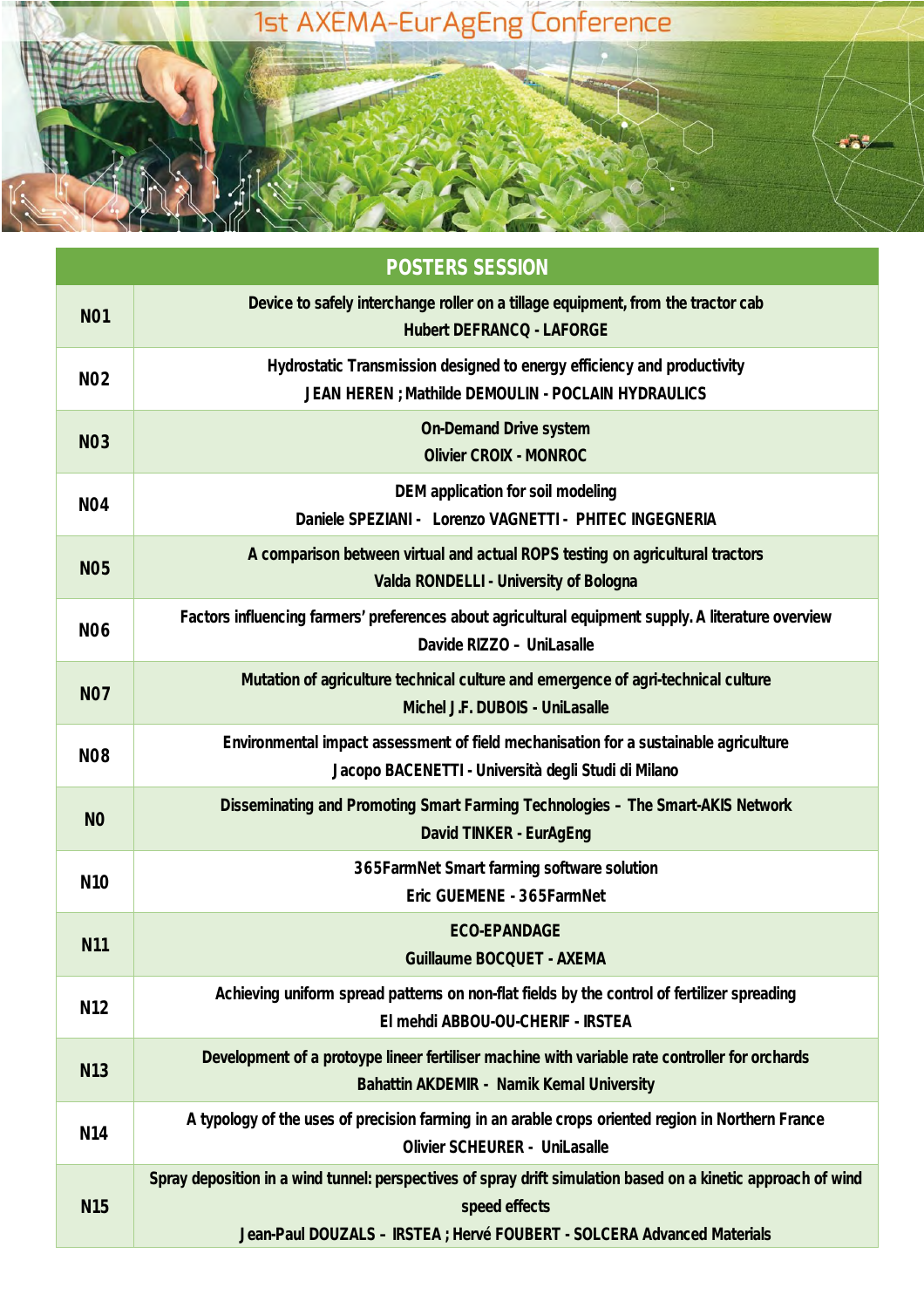### 1st AXEMA-EurAgEng Conference

#### **LIST OF PARTICIPANTS**

aā.

| <b>ABBOU-OU-CHERIF</b> | El mehdi         | <b>IRSTEA</b>                                                               |
|------------------------|------------------|-----------------------------------------------------------------------------|
| <b>ADLER</b>           | Christian        | <b>KUHN</b>                                                                 |
| <b>AKDEMIR</b>         | <b>BAHATTIN</b>  | <b>Namik Kemal University</b>                                               |
| <b>BACENETTI</b>       | Jacopo           | University of Milan - Department of Agricultural and Environmental Sciences |
| <b>BACH</b>            | Vincent          | <b>KUHN</b>                                                                 |
| <b>BASSETT</b>         | Bill             | <b>KUHN</b>                                                                 |
| <b>BECQUET</b>         | François         | <b>TERRENA INNOVATION</b>                                                   |
| <b>BENET</b>           | <b>Bernard</b>   | <b>IRSTEA</b>                                                               |
| <b>BENOIT</b>          | <b>MOREAU</b>    | <b>CCMSA</b>                                                                |
| <b>BLUME</b>           | Carlos Eduardo   | <b>KUHN</b>                                                                 |
| <b>BOCQUET</b>         | Guillaume        | <b>AXEMA</b>                                                                |
| <b>BÖTTINGER</b>       | Stefan           | <b>University of Hohenheim</b>                                              |
| <b>BOURNIGAL</b>       | Jean-Marc        | <b>IRSTEA</b>                                                               |
| <b>BOYER</b>           | <b>ARNAUD</b>    | <b>MANITOU BF</b>                                                           |
| <b>CAFFARO</b>         | Federica         | <b>CNR IMAMOTER-Istituto Macchina Agricole e Movimento terra</b>            |
| <b>CAPACCI</b>         | Enrico           | <b>University of Bologna</b>                                                |
| <b>CASÉ</b>            | <b>Muriel</b>    | <b>AXEMA</b>                                                                |
| <b>CAVALLO</b>         | Eugenio          | <b>IMAMOTER</b>                                                             |
| <b>CHABROL</b>         | Thierry          | <b>AGCO MASSEY FERGUSON</b>                                                 |
| <b>CHAUVIN</b>         | Jean-Claude      | <b>SITMAFGR</b>                                                             |
| <b>COLACICCO</b>       | <b>PHILIPPE</b>  | <b>KUBOTA Corporation</b>                                                   |
| <b>COLLIN</b>          | Jean-Luc         | <b>KUHN</b>                                                                 |
| <b>CORENTIN</b>        | Cheron           | <b>AIRINOV</b>                                                              |
| <b>CRIADO</b>          | <b>PIERRE</b>    | <b>ENTRAID</b>                                                              |
|                        |                  |                                                                             |
| <b>CROIX</b>           | Olivier          | <b>MONROC</b>                                                               |
| <b>DAHINE</b>          | Laurent          | <b>AXEMA</b>                                                                |
| <b>DE PRETER</b>       | Andreas          | <b>Octinion byba</b>                                                        |
| <b>DEBROIZE</b>        | Didier           | Chambre d'agriculture de Bretagne                                           |
| <b>DEFRANCQ</b>        | <b>Hubert</b>    | <b>LAFORGE</b>                                                              |
| <b>DELAMARE</b>        | Matthieu         | <b>AGCO</b>                                                                 |
| <b>DÉMOULIN</b>        | Mathilde         | <b>POCLAIN Hydraulics</b>                                                   |
| <b>DESSART</b>         | Élodie           | <b>AXEMA</b>                                                                |
| <b>DOLLET</b>          | Anthony          | <b>DINTEC</b>                                                               |
| <b>DOUZALS</b>         | <b>JEAN-PAUL</b> | <b>IRSTEA</b>                                                               |
| <b>DUAN</b>            | Kun              | <b>YTO</b>                                                                  |
| <b>DUBOIS</b>          | Michel           | <b>UniLaSalle</b>                                                           |
| <b>DUCAMPS</b>         | Thibaut          | <b>Hardi-Evrard</b>                                                         |
| <b>EGON</b>            | <b>BENOIT</b>    | Terre Net Media                                                             |
| <b>FIALA</b>           | Marco            | <b>University of Milan</b>                                                  |
| <b>GAUER</b>           | Nicolas          | <b>KUHN</b>                                                                 |
| <b>GAUTHIER</b>        | Frédéric         | Chambre régionale d'agriculture de Bretagne                                 |
| <b>GEE</b>             | Christelle       | <b>AgroSup Dijon</b>                                                        |
| <b>GIL-RIBES</b>       | Jesús A.         | Universidad de Córdoba                                                      |
| <b>GOUPILLON</b>       | Jean-François    | <b>AXEMA</b>                                                                |
| <b>GROOT KOERKAMP</b>  | Peter            | <b>Wageningen University and Research</b>                                   |
| <b>GUEMENE</b>         | Eric             | 365FarmNet                                                                  |
| <b>GUILLET</b>         | Audrey           | <b>AGCO</b>                                                                 |
| <b>GUILLOU</b>         | <b>Nicolas</b>   | <b>KUHN</b>                                                                 |
| <b>GUYOMARCH</b>       | Yannick          | Kereval                                                                     |
| <b>HEREN</b>           | <b>JEAN</b>      | <b>POCLAIN Hydraulics</b>                                                   |
| <b>HERITIER</b>        | Philippe         | <b>IRSTEA</b>                                                               |
| <b>HILD</b>            | David            | <b>KUHN</b>                                                                 |
| <b>HIRONIMUS</b>       | Jeannot          | <b>KUHN S.A.</b>                                                            |
| <b>HOEDEMAEKERS</b>    | Jelle            | <b>ISEKI Europe N.V</b>                                                     |
| <b>HOSTENS</b>         | <b>Ivo</b>       | <b>CEMA</b>                                                                 |
|                        |                  |                                                                             |
| <b>HOUPERT</b>         | <b>JEAN PAUL</b> | eilbote                                                                     |